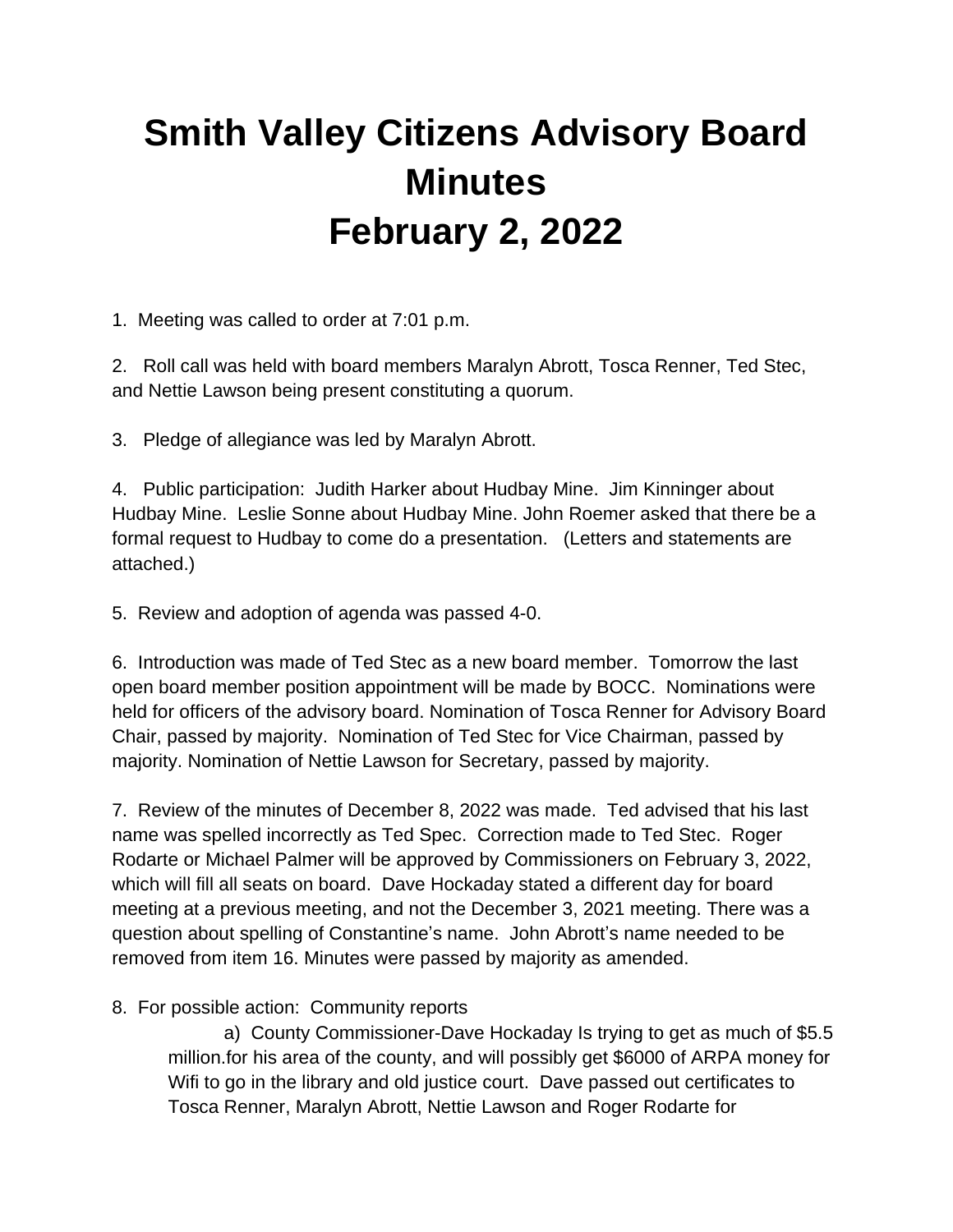appreciation for service on the board. John Roemer asked Dave's position on Hudbay. Dave stated that he could not answer that question publicly at this time. He likes Smith Valley and will do anything he can to represent the majority of the valley. He has talked to Congressman Mark Amodei about what is going on in the valley with the mine. Jim Kinninger said a few people have tried to reach out to community relations, Andrew, and he hasn't returned calls. Dave will talk to Andrew tomorrow.

b) Planning Commission Constantine Kuzmicki absent.

 c) Sheriff's report: No one in attendance, but statistics for Mason/Smith Valleys are as follows:

> 911 hangups-26 Accidents-8 Arrests-13 Felonies-4 Misdemeanors-10 Gross Misdemeanors-3 Alarms-3 Animal call-11 Assist-52 Civil papers-35 Criminal-15 Domestic Violence-4 Follow up-16 Mental-2 No response-3 Non-Criminal-45 Public Service-59 Traffic-100 Unclassified-15

 Dave Hockaday reported department is short 11 deputies. There are five new hires currently in academy and five more to start next session. Exception was made at POST academy to have more students from Lyon County than two normally allotted.

d) Fire department-none

 e) Other elected/appointed officials of Smith Valley, Lyon County or State of NV - None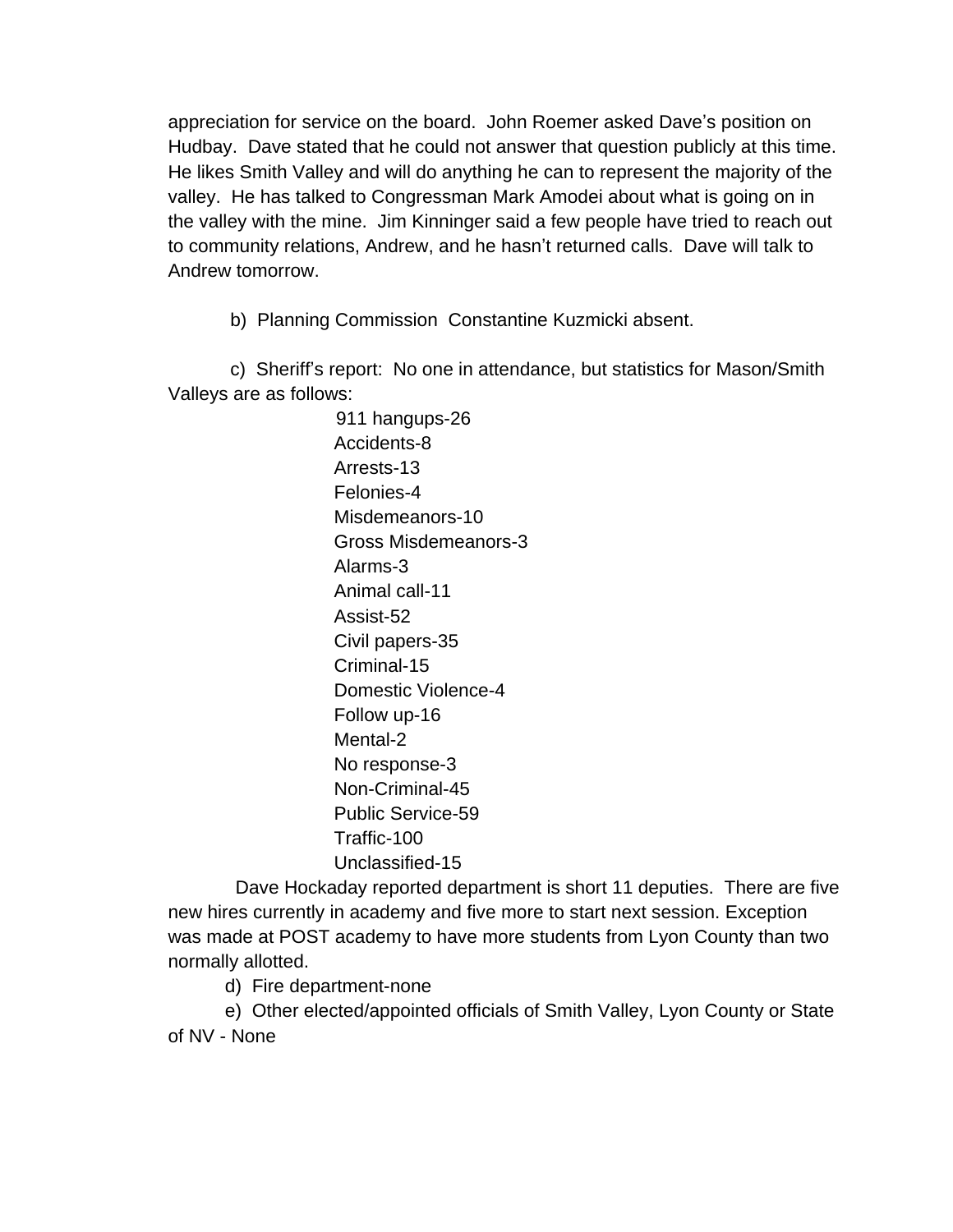9. For discussion and Possible Action: Recommendations and comments on Planning Commission Items, if any. - Public lands bill will be held on Feb. 8 at 9:00 am. A question was asked about the new bridge in Dayton. All will be discussed at the planning commission meeting.

10. For discussion and possible action regarding community projects in Smith Valley area: Doug Homestead stated that \$49,000 possibly would be available for replacing one tennis court as first project and possibly basketball court at Dressler Park. Park board is where this will be discussed.

11. Review of correspondence:

a) CAB training - Questions were asked about training times for Open Meeting Law and CAB handbook trainings. After input from board members, a report will be sent back to Erin Lopez.

b) All other correspondence and emails.were as follows:

1. Email regarding approval of manufactured home and not required 2 car garage with regard to action of BOCC. The BOCC approved the master plan of 2020 on manufactured housing.

2. Jeff Page stated that 2021 had been a year of opportunity, change and success in Lyon County and thanked everyone in communities for all their hard work. He talked about the tests for Covid and distribution.

3. Jeff shared Ken Gray is Commissioner Board Chair for 2022, Vida Keller is the Vice Chair. Both are in their second terms as commissioners.

4. Erin Lopez sent email about working on posting on Facebook when meeting dates are and include agenda link.

5. Rebecca Williams postponed a Dementia Friendly Nevada-Lyon County kickoff due to Omicron Variant to spring.

6. Public notice that there are open positions for Smith Valley Advisory Board and Smith Valley Park and Recreation.

7. Board of Commissioners is being asked to provide staff direction to proceed seeking Federal funding, securing easements and right of way, and authority to negotiate with the development community to begin the process of design and eventual construction of second bridge in Dayton. Jeff Page said the Board of Commissioners will have a busy agenda on February 3, 2022. The Board has asked for a presentation from the city of Fernley on status of lining the TCID canal. Awards and presentations to Greg Smith, John Davis, Richard Ralston, and Deputy Taylor Schairer. There were five action items to be taken care of.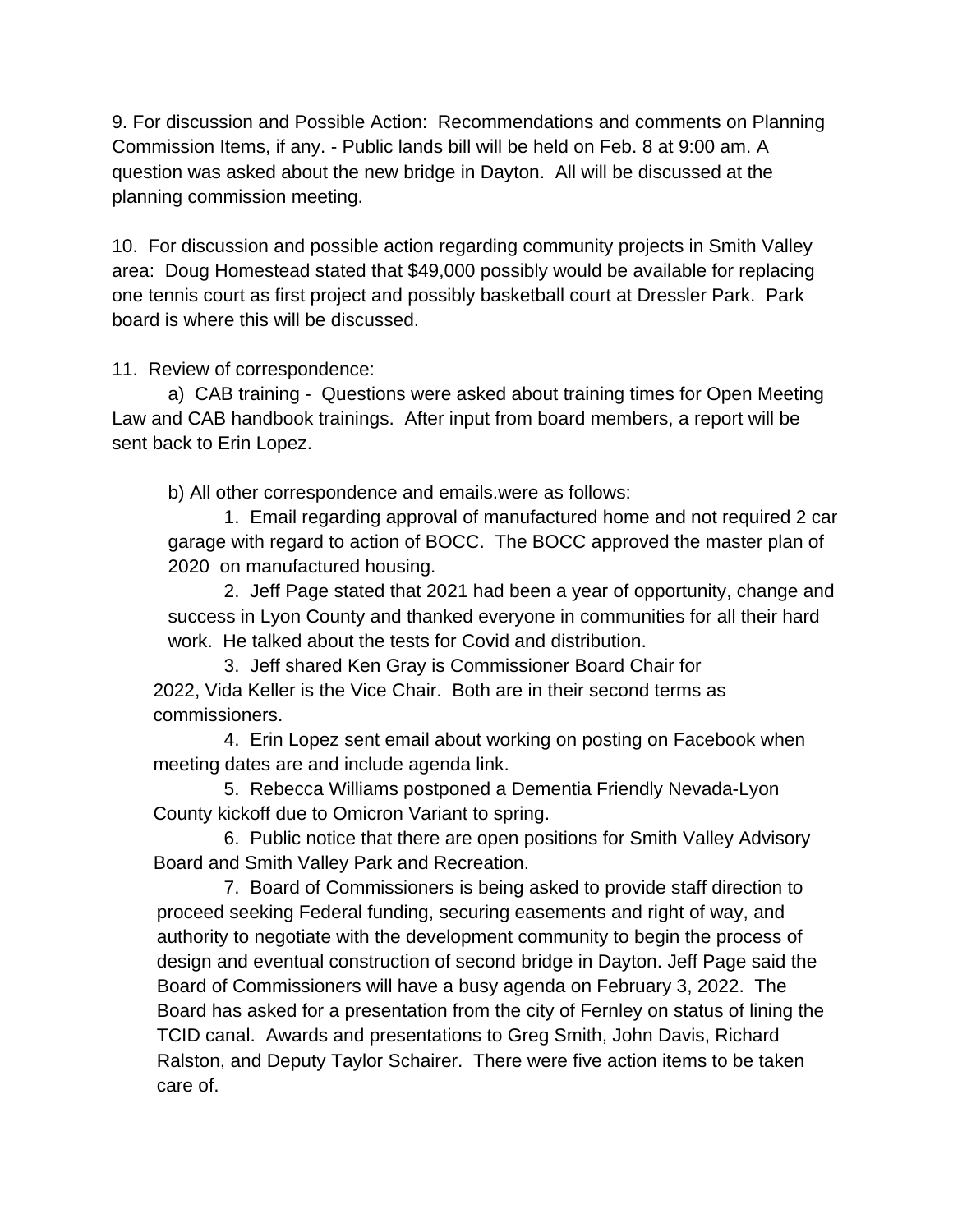8. Jeff Page shared during month of April, 2022 there will be an inaugural Poetry Festival at the Silver City Schoolhouse/Community Center. April 3 at 3pm. Poetry reading at the Silver City Volunteer Library. April 9 poetry of Irene Bruce. April 10 at 2pm David Lea will read his book at the Silver City Volunteer Library. April 24 at 2pm Shaun Griffin will read his book at Silver City Volunteer Library.

12. For possible action: Chairperson and Board Member comments Tosca Renner thanked everyone for coming to the meeting.

13. Advisory Board member discussion and possible action regarding next meeting date of March 2, 2022. Maralyn Abrott asked about what happened to the meeting being moved to third Wednesday of the month. Dave Hockaday stated there was a discussion about it among the commissioners, and the motion to change meeting dates to the third Wednesday of the month was defeated. Tosca Renner announced that the next meeting will be March 2, 2022 at the school with Hudbay Minerals Representatives in attendance, Tosca has been in contact with the Hudbay representatives, Dr. Robin Titus, Jeff Page, and others for months to set up this meeting. There is a question of whether or not Hudbay will take questions. Board Members are asked to be there at 6:30 to help set up. Jeff Page will be there. Ground rules will be established with questions, if able to be asked, being limited to two minutes per person. Tosca asked that those in attendance share with their friends and neighbors about the presentation. Motion for next meeting at 7pm on March 2, 2022 passed unanimously. (4-0)

## **Recess to convene as the Smith Valley Cemetery Board.**

14. Public participation: None

15. Update for free plots, there isn't any information on free plots. Doug Homestead and Dave Hockaday will check into this. There is hope of one new hire and possibly a second new hire in Doug Homestead's department, with the date closing February 3, 2022, for hiring. Tosca will talk to Elwood Emm regarding Indian plots. (This will be scheduled next on the May meeting agenda.) Doug reported that plot prices need to be looked at all over the county, so Josh Foli will be consulted after budget meeting in May. \$300 will remain price on plots until further notice. Continued all action on pricing, rules and regulations on plots until May meeting.

16. Cemetery Operations Updates: Maralyn Abrott stated that NDF will not be coming out any time soon because of covid and all of the work backed up in other areas. Tom Renner stated he spoke with Soil Conservation regarding grants, and they advised they don't have any money. At one point, a person was hired after the flood in 1997 to write